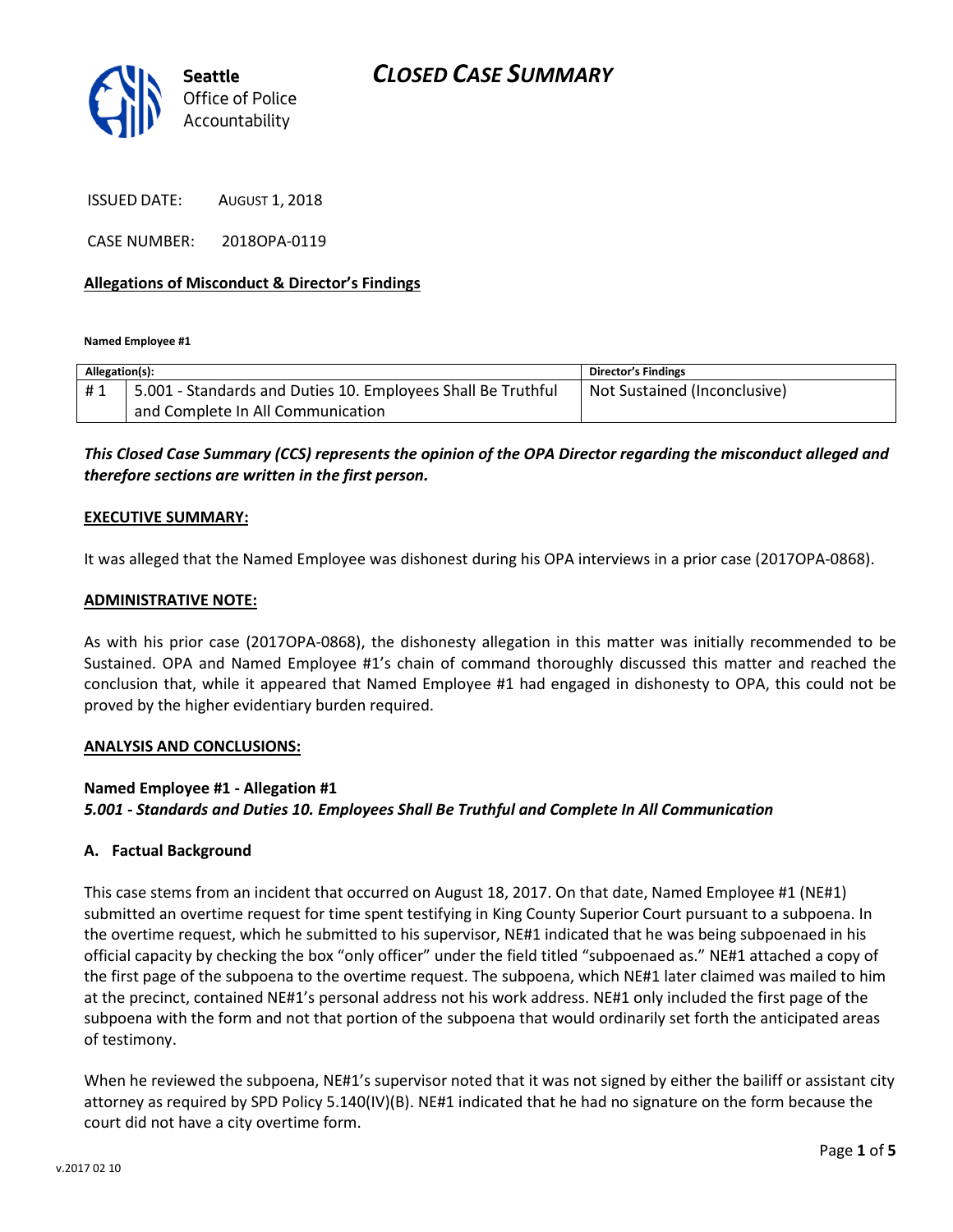

# CLOSE CASE SUMMARY

OPA CASE NUMBER: 2018OPA-0119

The supervisor signed the form but on a second review noticed some issues with its content. The Complainant brought the form to a Lieutenant who also had questions concerning the form. Specifically, the Lieutenant noted that the form was addressed to NE#1's personal residence, not his work address. The Lieutenant also requested that the Complainant look up the CAD for the incident number that was listed on the form (2016-280952) to determine what officers responded to this call and to verify if NE#1 was the only involved officer, as he indicated in the form. The Complainant did so and determined that NE#1 was not listed as either the primary or secondary officer and was not listed on the CAD at all as responding to the call.

The supervisor discussed the form with NE#1 and, during that conversation, determined that NE#1 had not been involved in the incident number listed on the subpoena. After a further back and forth, which NE#1 and the supervisor characterized differently, the supervisor referred this matter to OPA based on the belief that NE#1 purposefully submitted an overtime form for work unrelated to his official duties.

In that case, NE#1 was interviewed twice, on January 5, 2018 and February 2, 2018. As a general matter, the first interview was vague. He claimed that he did not know the specifics of why he had been subpoenaed and thought that it could be related to a SPD matter. He stated that he believed this to be the case, at least in part, because he received the subpoena at his work address. He provided little to no details concerning the specifics of this case. In his second interview, NE#1 provided more information; however, his answers were still confusing and, as discussed below, purposefully misleading.

This prior case resulted in a Sustained finding for NE#1 seeking overtime pay that he was not entitled to; however, the dishonesty allegation could not ultimately be proved and it was recommended to be Not Sustained – Inconclusive. That being said, based on OPA's concern that NE#1 was dishonest during his interviews in that prior case, a new investigation was commenced. NE#1 was then interviewed a third time.

## B. Initial OPA Interviews

At his first OPA interview, NE#1 stated that he received a subpoena at the precinct and, in accordance with that subpoena, went to court to testify in a civil matter between two civilians. (NE#1 First OPA Interview, at p. 5.) NE#1 was asked whether he spoke to the attorneys who subpoenaed him prior to him testifying and indicated he did. (Id. at pp. 5-7.) The exact substance of this conversation was unclear. Later in his first interview, NE#1, in response to the assertion that the civil attorneys had indicated to OPA that they made it clear that he was being subpoenaed in his personal capacity, first stated that this was absolutely not that case and then stated that he did not remember such a conversation. (Id. at p. 14.)

The subpoena, itself, was addressed to NE#1 at his personal residence. However, NE#1 claimed to have received the subpoena at his work. (Id. at pp. 7-9.) NE#1 stated that because he received the subpoena at the precinct, he believed that he was going to be questioned concerning an incident where the defendant in the civil lawsuit had kicked a door while on a motorcycle. (Id. at pp. 5, 10.) This was something he said he discussed with the civil attorneys during a phone call with them. (Id.) However, NE#1 had not had any involvement in this incident as a police officer. (Id. at p. 11.) At his second OPA interview, NE#1 further expounded on this issue and his belief that he was going to be questioned concerning a police matter. (See NE#2 Second OPA Interview, at pp. 4-7.) NE#1 also asserted at his second interview that none of the attorneys he spoke to told him why he was needed in court. (Id. at pp. 7-8.)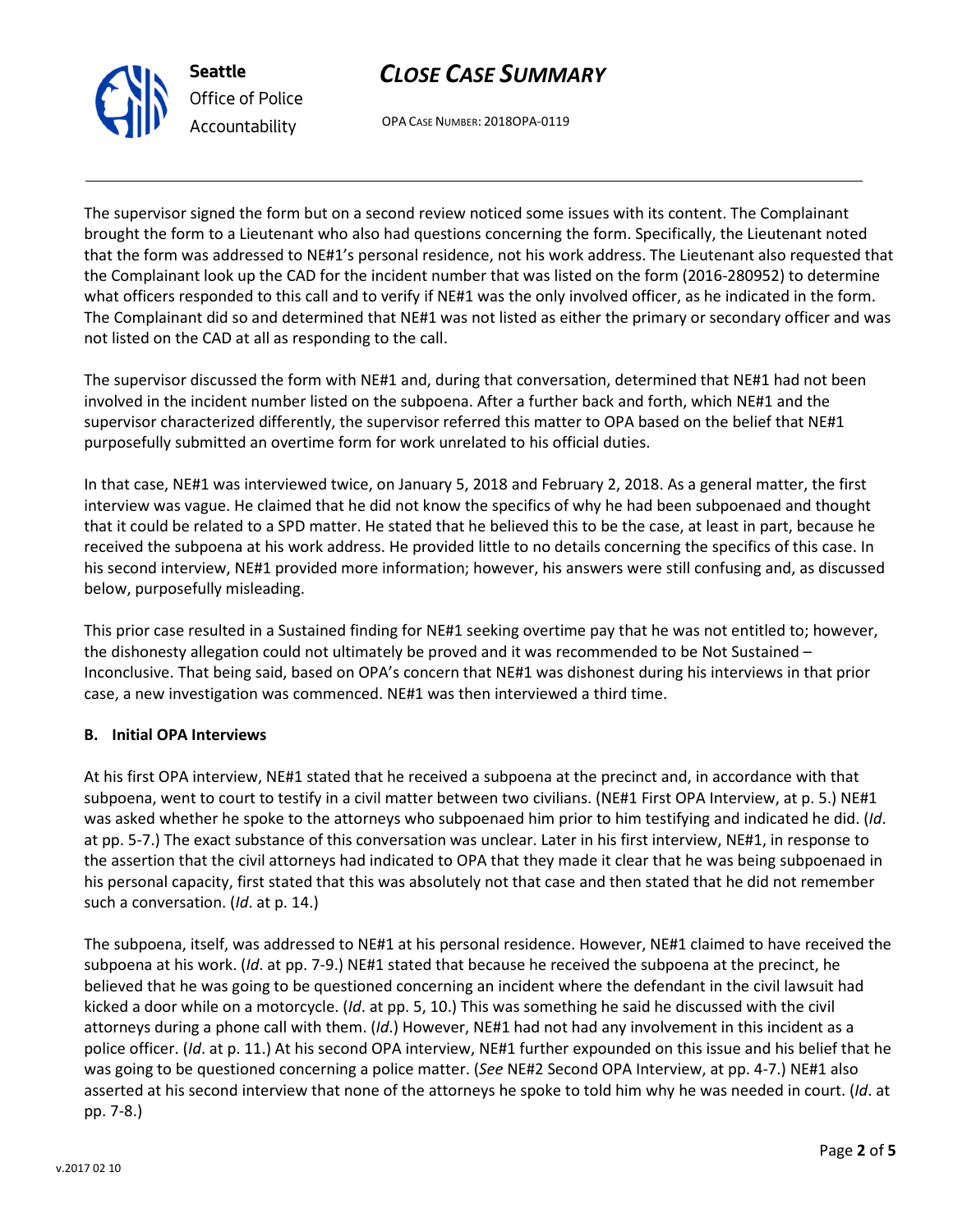# CLOSE CASE SUMMARY

OPA CASE NUMBER: 2018OPA-0119

NE#1 indicated that, after testifying at the court proceeding, he was aware that his testimony was unrelated to his official duties. (NE#1 First OPA Interview, at p. 22.) NE#1 told OPA that the attorneys never asked him about the individual who had kicked a door while on a motorcycle. (Id. at pp. 14-15.)

## C. Subsequent OPA Interview

Seattle

Office of Police Accountability

At his interview in this case, his third overall, NE#1 definitively stated that he understood that the case he was testifying in was a civil matter and that it was unrelated to his law enforcement activities. He told OPA that he had known the plaintiff and the defendant in this case for a number of years. He was aware that the defendant owned an insurance company. Indeed, the defendant had, at one point, sold an insurance policy to NE#1. This policy, like that enrolled in by the plaintiff in the civil matter, was "faulty." NE#1 acknowledged that he was aware that insurance was at issue in the civil case. This is consistent with what NE#1 wrote in the declaration that was filed on his behalf in this civil case.

NE#1 still asserted that he had confusion concerning another civil matter that involved a road rage incident. Apparently, that incident also involved the plaintiff and was investigated by SPD. However, OPA obtained the audio of NE#1's testimony in this civil case. NE#1 testified at the trial that he knew both the plaintiff and the defendant. He stated that he had known the plaintiff for 30 years. He had known the defendant for several years after the defendant joined a breakfast group that both he and the plaintiff were a part of. At the breakfast group, the participants would discuss motorcycles, insurance, businesses, and other items. NE#1 indicated that he was aware that the defendant owned an insurance company affiliated with All State. The audio recording of the testimony confirmed that this matter was totally unrelated to his law enforcement activities, as well as unrelated to the road rage case described by NE#1.

NE#1 again stated that he did not know how the subpoena for him to testify came to be sent to his attention at the precinct. He told OPA that he learned, as part of the earlier case, that it was faxed. But he did not know who faxed it or why. At this third interview, OPA played NE#1 a recording of a conversation between the assigned OPA investigator and the plaintiff's attorney. The attorney confirmed to OPA that the subpoena was faxed to NE#1 and that NE#1 requested that he be subpoenaed at his office for his "convenience."

### D. Analysis

SPD Policy 5.001-POL-10 requires that officers be truthful and complete in all communications.

In my opinion, the substance of NE#1's trial testimony makes it clear that he was dishonest in his initial OPA interviews. NE#1 repeatedly told OPA that he was confused as to why he had been called to testify and that he thought it could be related to a SPD investigation. For example, in response to a question from OPA concerning whether he was called to testify concerning a SPD incident, NE#1 stated: "I don't know. I, I thought I wa—I thought this, I thought this previous issue was gonna come up. The issue where he had talked to me, that he had gotten in trouble, that one of the parties had done something criminal. And I thought the other party might be calling me in for that." (NE#1 First OPA Interview, at p. 22.)

However, by his third interview he knew exactly why he had been subpoenaed and told OPA what information he provided. Moreover, his trial testimony established that there was no confusion as to why he was called to testify.

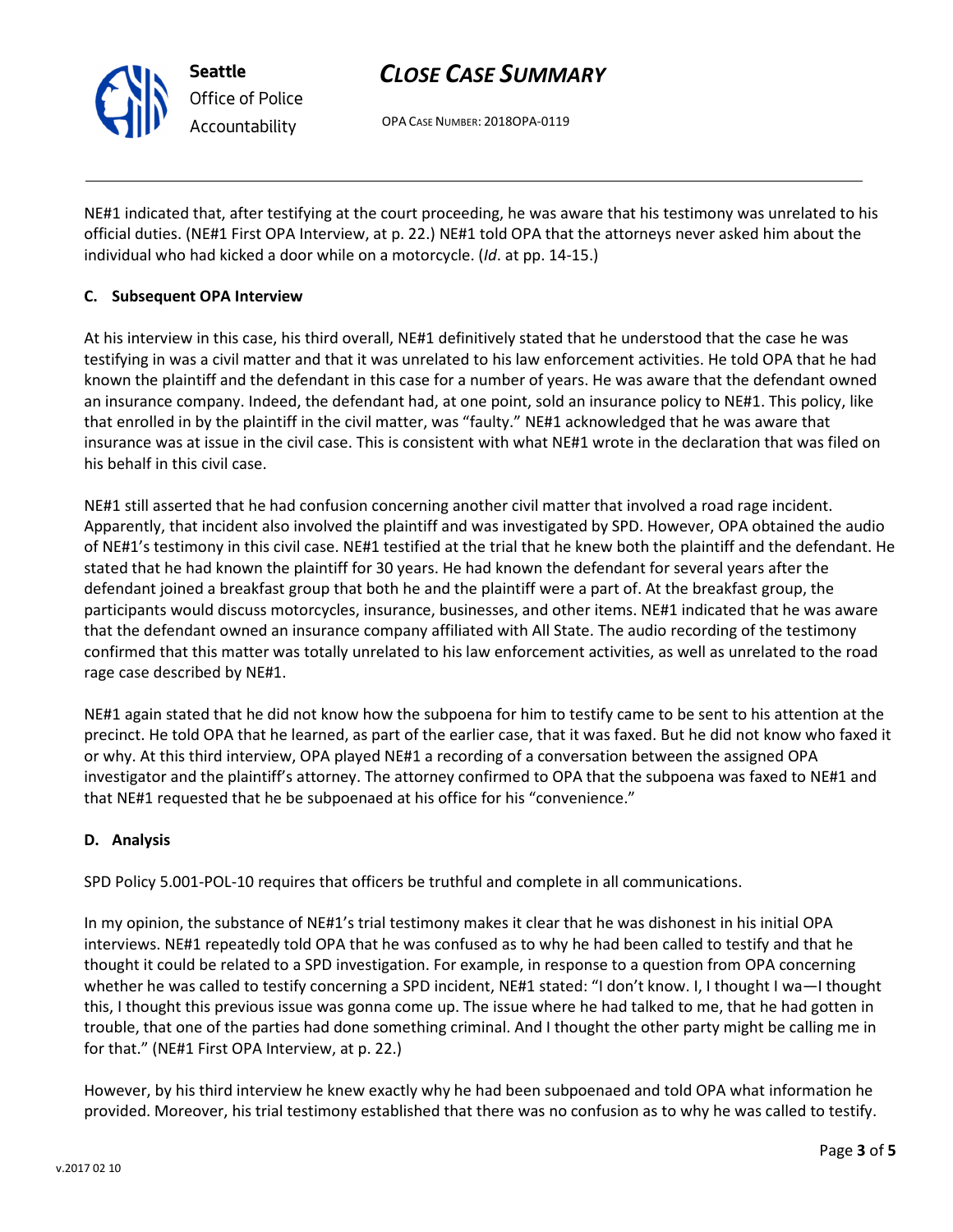

Seattle Office of Police Accountability

# CLOSE CASE SUMMARY

OPA CASE NUMBER: 2018OPA-0119

He was not asked questions about anything relating to his law enforcement activities. Further, NE#1 executed a declaration prior to testifying that set forth details related to this case. He did not disclose that declaration at his first OPA interview and the specific nature of the declaration undercuts any claim that he did not know why he was being called as a witness.

In addition, contrary to his repeated claims that he had no idea why the subpoena for a civil matter unrelated to his job was sent to him at the Southwest Precinct, an employee of the subpoenaing lawyer's office confirmed to OPA that this was done at the request of NE#1. This is absolutely inconsistent with his prior statements and, specifically, the following: "The second [subpoena] came to my box. In fact, that's what surprised me, that—why would they send it to my box? That's what tipped me off, that they wanted to talk about the, the police matter that I had brought up to them, that's what I thought." (NE#1 First OPA Interview, at p. 7.) At that same interview, NE#1 affirmed that he believed that, since he received the subpoena at his work, SPD would pay for the time he spent testifying. (Id. at pp. 26.) This is particularly concerning considering that the plaintiff's attorney's office confirmed that NE#1 asked that he be sent the subpoena at his work and he then used this as the excuse for how he could seek money he was not entitled to.

I believe that NE#1 was further dishonest by omission. For example, when NE#1 was asked what he was told by the attorneys as to why he was being called to testify, he stated:

> The—I don't even know if he's, if that person is the—they, they asked, they asked me some infor—they asked me some questions and then I also told them about the incident where the defendant, I don't know who the defendant—I asked, where one of the parties had been in a, he had kicked a door, he was on a motorcycle, he kicked a door. And Officer, he's actually Acting Sergeant, oh, it'll come to me in a second, who was handling it.

(NE#1 First OPA Interview, at p. 5.) This is just one instance of the continuous vague, confusing, and misleading answers he provided to OPA. Moreover, it is emblematic of his knowing choice to fail to mention numerous facts relevant to this case. Notably, he was much more specific at his third interview than his first, even though the first interview was significantly closer in time to the incident and should have been his most accurate recitation of the facts. He did not mention that he had known the plaintiff for 30 years and the defendant for several years. He did not mention that he had executed a declaration in the case, that he had an insurance policy with the defendant, and that his testimony solely pertained to the insurance dealings between the plaintiff and defendant and had nothing to do with any SPD case.

From my review of the totality of the facts and statements from NE#1's two cases, I conclude that he made a fundamental error of judgment when he sought compensation for hours he was not entitled to and he compounded that error when he later provided false information and misled OPA. While NE#1's chain of command agrees with me in this regard and shares the same serious concerns regarding NE#1's honesty in this instance, we are faced with the same problem that arose in his prior case – namely, that this cannot be proved by the higher evidentiary burden required for dishonesty allegations. This is largely due to his confusing and convoluted answers that serve to obfuscate the record, perhaps intentionally. His statements prevent a conclusive finding, by this higher burden of proof, as to what he knew and when and, thus, whether he lied to OPA or whether he was simply ignorant and careless. As I wrote in the DCM for NE#1's prior case: "This should be in no way interpreted as an exoneration of NE#1 or a recognition that his conduct was anything other than deliberately misleading and unethical." I echo these